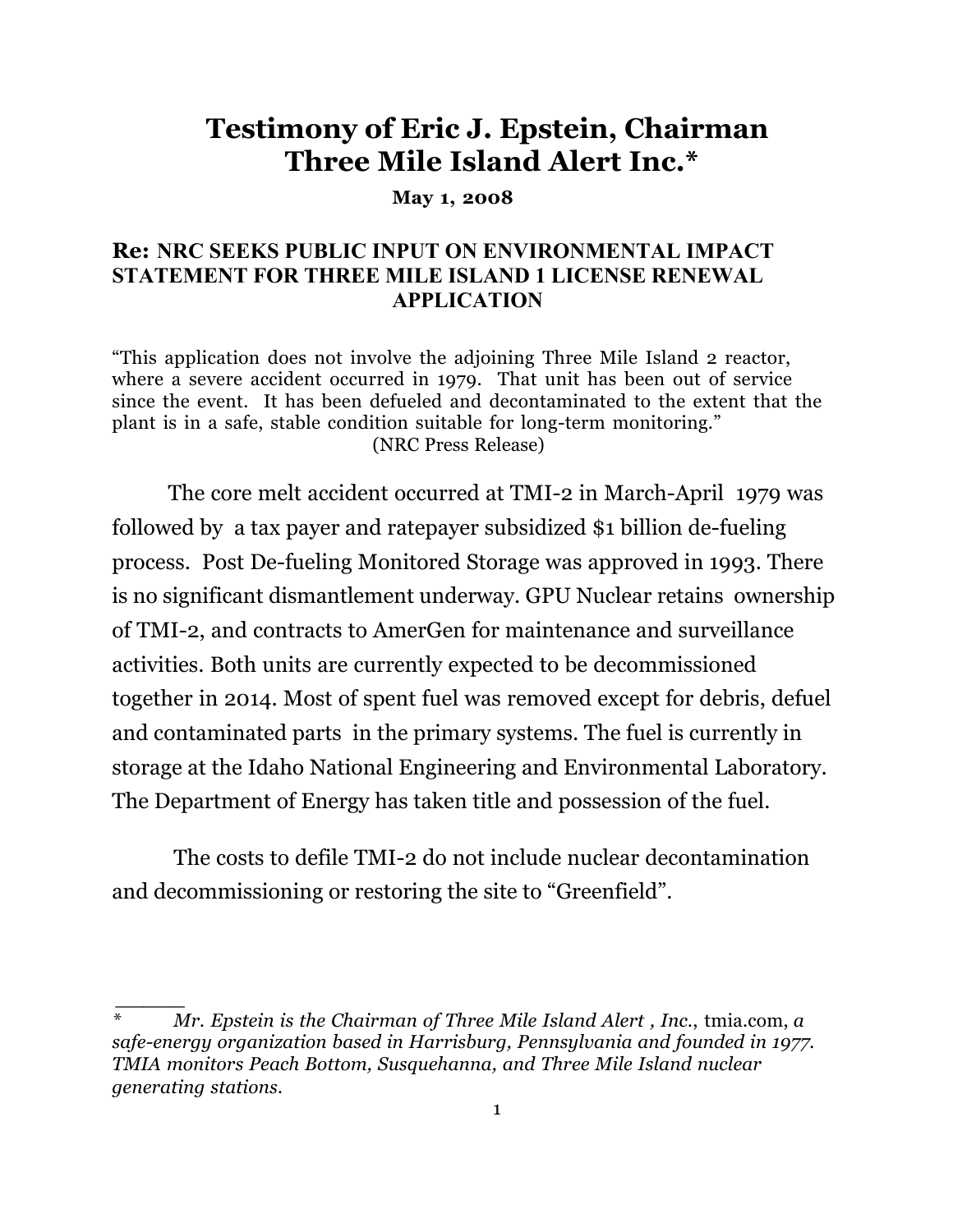## **Legacy Issues at TMI-2**

1) How much fuel is left in the reactor vessel? What is the K-effecitve? (1)

2) What is the status of cork seam leakage at TMI-2? (2) Is there an underground plume? If so, has the plume migrated towards the River?

3) How many fires have occurred at this "safe and stable plant" since 1990? (3)

4) How many non conforming conditions adverse to quality or safety have been identified at Unit-2. (ADAMS, ML073531346)

5) Does the plant have any economic value? (4) Does the NRC consider TMI-2 to be a "Brownfield" site?

6) Is this a historic site? It has a PHMC designation.

7) A historic district requires or site requires "architectural compatibility.: Zoning ordinances usually preclude construction within certain areas of the historic district or site. Is this the reason TMI-1's is not decontaminated or decommissioned.

8) How many people work at TMI-2?

9) How would you characterize the relationship between FirstEnergy and Exelon?

10) How would you characterize the most recent FirstEnergy tour of Three Mile Island?

11) How much was in the decommissioning fund at the time of the accident? How much is the fund now? (5)

12) How much will be needed to actual decommission the plant, i,e,. real 2008 dollars?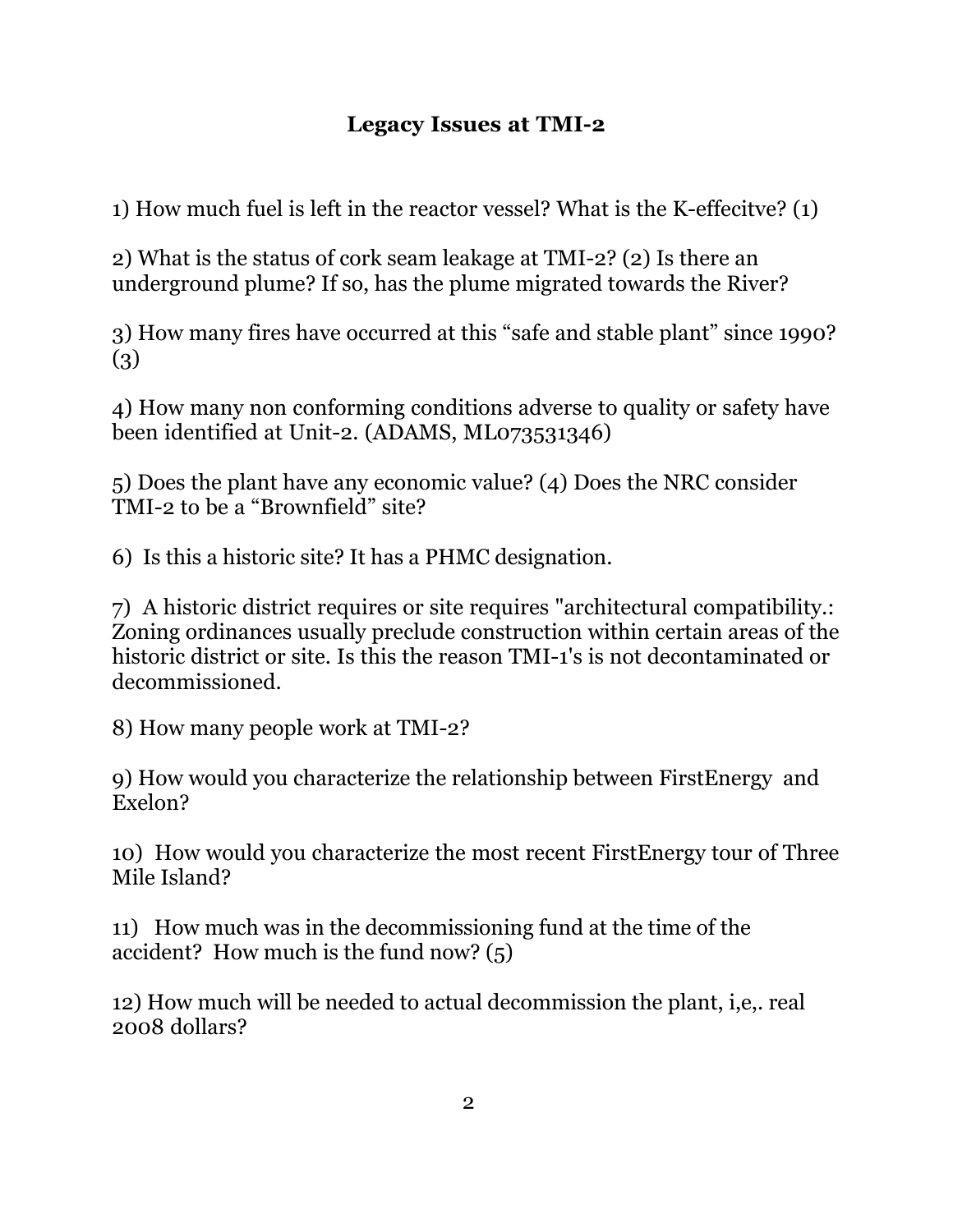13) What is the targeted funding level for nuclear decommissioning?

14) Is there any reason TMI-2 can not be decommissioned or decontaminated while TMI-1 is operating? Please provide the safety and technical challenges that preclude immediate cleanup of TMI-2.

15) How many other licensees does holding a POL or materials license have been convicted of a felony? (6)

16) Please provide a study or empirical data that demonstrates it is safe to store high level radioactive waste on an island next to a river that empties into the Chesapeake Bay?

17) What assurances exist that TMI-2 will not became a HLRW site for spent fuel from other Exelon sites?

# **Three Mile Island Unit-1**

"Three Mile Island 1 was not affected by the accident and has had a safe operating record for many years."(NRC Press Release)

18) How many people work at TMI-1? How many people worked at TMI-1 when AmerGen purchased the plant from GPU? How many people does the NRC project will be working at TMI-1 in 20 years?

19) Is it unusual for a licensee to to go through four vice presidents for one nuclear reactor in eight years? What is the average industry term a Vice president serves at a reactor site?

20) Can you factor economics, staffing levels, or the tax base into a relicensing decision?

21) Can the NRC relicense a plant for less than 20 years? Has the NRC extended a license for more than 40 years, but less than 20 years? If so, please identify the plant and the extension conditions. (7)

22) Hasn't TMI's license already be extended by 6 years? (8)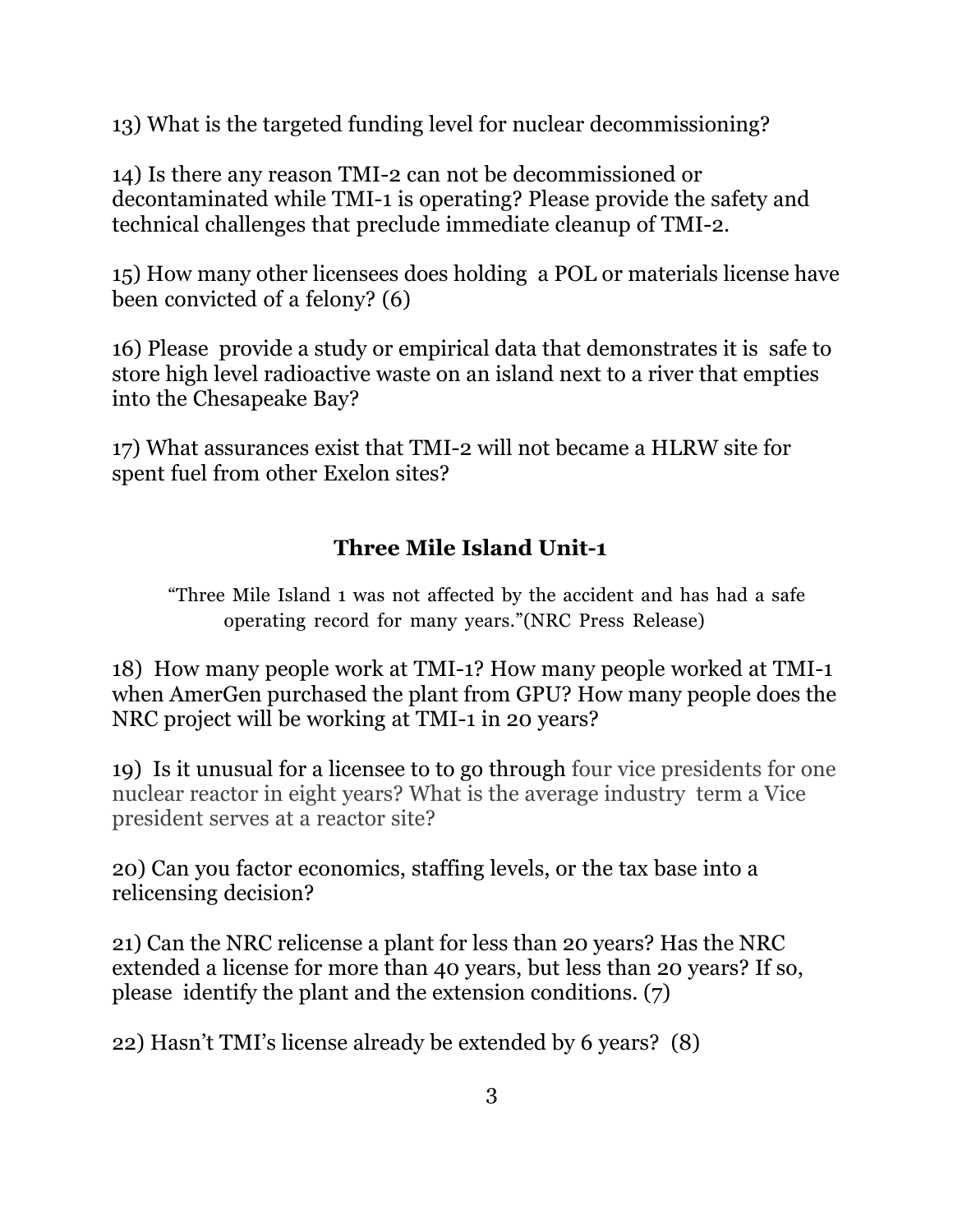23) TMI-1 continues to operate with the most damaged steam generating tubes in the country. From November 1981 to January 1982, GPU discovered it had damaged over 29,000 steam generator tubes at TMI-1. (9)

Is there an operating plant with more plugged steam generating (SG) tubes? If so please identify the plant and the number of plugged tubes.

 24) Is there an operating plant with more plugged SG tubes as an overall percentages? If so please identify the plant and the percentage of plugged tubes.

25) Is there an operating plant with more sleeved steam generating tubes? If so please identify the plant and the number of sleeved tubes.

26) Is there an operating plant with more sleeved SG tubes as an overall percentage? If so please identify the plant and the percentage of sleeved tubes.

27) Exelon Nuclear has selected Washington Group International and Areva Inc. to replace two steam generators at Three Mile Island.

"The project will require workers to cut a hole through the 4-footthick concrete walls of the reactor containment building. The work will be done during the refueling and maintenance outage in the fall of 2009, said Ralph DeSantis, spokesman for AmerGen Energy, operator of TMI and a subsidiary of Exelon. Exelon has budgeted \$280 million for the work." (The Patriot News, October 28, 2006)

Is it realistic to believe that the NRC would not factor a \$280 million investment in the license extension process?

28) "The major overhaul will put the nuclear power plant in better position to be re-licensed in 2014, the company said."

How is this not a down payment on relicensing?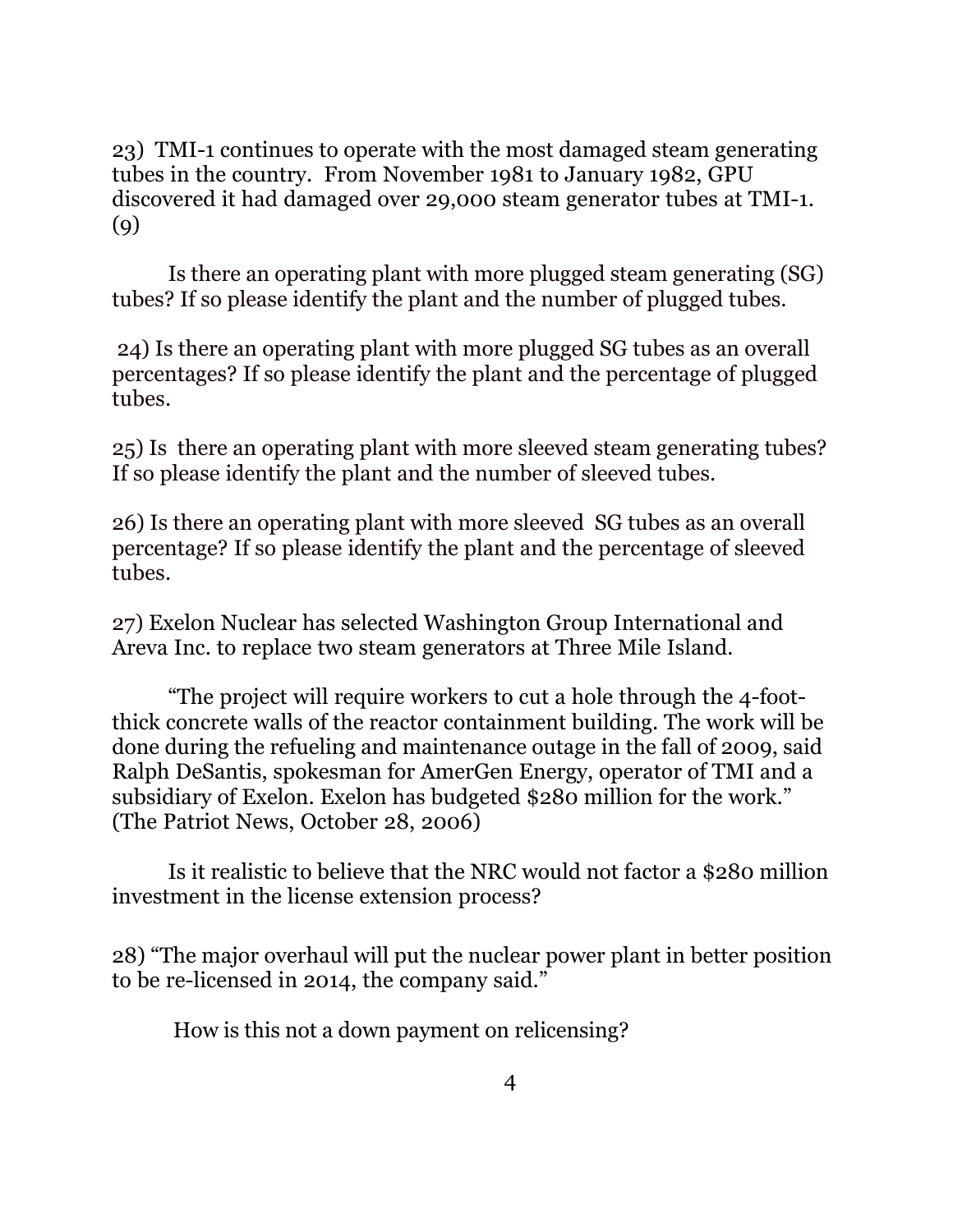29) Shouldn't the NRC extend the life of TMI to coincide with its inability to offload its fuel core? (10)

30) The National Academy of Sciences issued a report that had been requested by Congress in March 2005. The report questioned the safety and security of highly crowded spent fuel pools currently storing the nation's nuclear inventory The report concluded that the government does not fully understand the risks that a terrorist attack could pose to the pools and ought to expedite the removal of the fuel to dry cask storage casks that are more resilient to attack.

Since reracking has produced very dense spent fuel pools at TMI, shouldn't the utility also be applying for additional spent fuel storage capacity? When will TMI-1 loose off-load capacity?

31) Barnwell S.C. announced that it will close to generators on June 20, 2008.

The NRC staff concluded that there was no new and significant information and therefore there would be no impacts of low level waste storage and disposal associated with the renewal term. The GEIS stated that, "…The maximum additional on-site land that may be required for lowlevel waste storage during the term of a renewed license and associated impacts will be small."

 TMI is located on Susquehanna River so any leaking contaminants from waste storage facilities will flow towards and eventually into the Bay. There are no monitoring wells lining the shoreline.

We deserve to know what the LLRW storage plans are before the application is decided; so that the re-licensing decision does not prejudge any LLRW storage decision.

Where will the LRW going to be stored? For how long? And will the location be above the flood plain?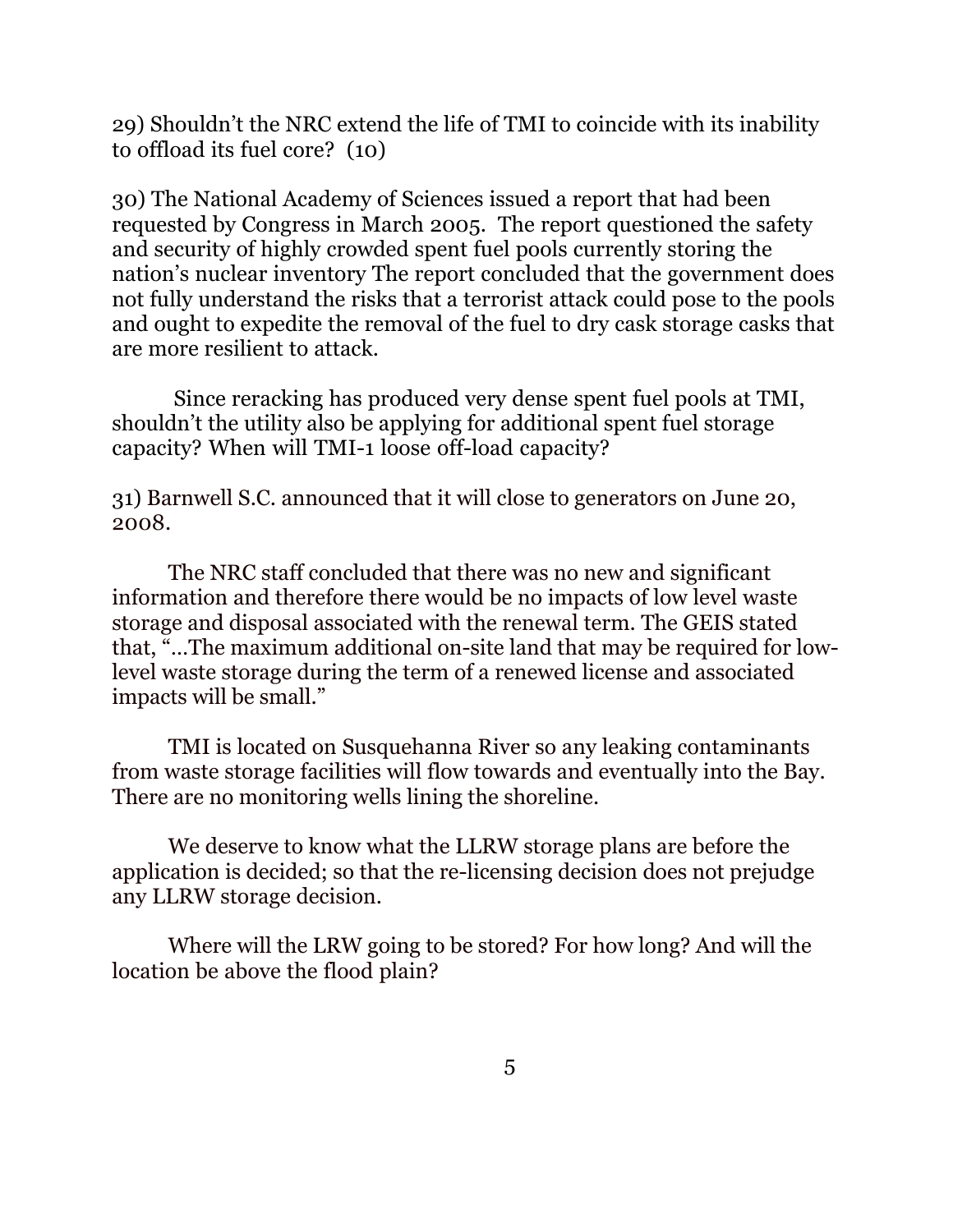32) The federal relicensing system used to ensure nuclear plants are safe to operate for an extended period beyond their original license of 40 years, has come under sharp criticism. The Nuclear Regulatory Commission's (NRC) Office of Inspector General (OIG), Audit of NRC's Renewal Program (OIG-07-A--15) found key safety evaluations lacked critical documentation.

Essentially , DLR [the Division of Licensing Renewal] lacks a complete report quality assurance process to ensure documentation of the staff's aging management program review methodology and substantive support for staff conclusions.

(OIG-07-A-15, September, 2007, p.11.)

Currently, Pennsylvania has three nuclear stations involved in the relicensing process: Beaver Valley Nuclear Generating Station (Shippingport), the Susquehanna Steam Electric Station (Berwick), and the Three Mile Island Nuclear Generating Station (Londonderry Township).

What guarantees exist that the NRC will not perform a "cut and paste" job at TMI?

Essentially , DLR [the Division of Licensing Renewal] lacks a complete report quality assurance process to ensure documentation of the staff's aging management program review methodology and substantive support for staff conclusions. (OIG-07-A-15, September, 2007, p.11.)

33) Why not emulate the conditions in Sarbannes Oxley for corporate officers, and allow NRC staff to sign-off on the license extension subject to a bonus for good performance and a felony for material false statements?

34) How many NRC staff members are here this evening?

35) How many staff members will be here in 20 years?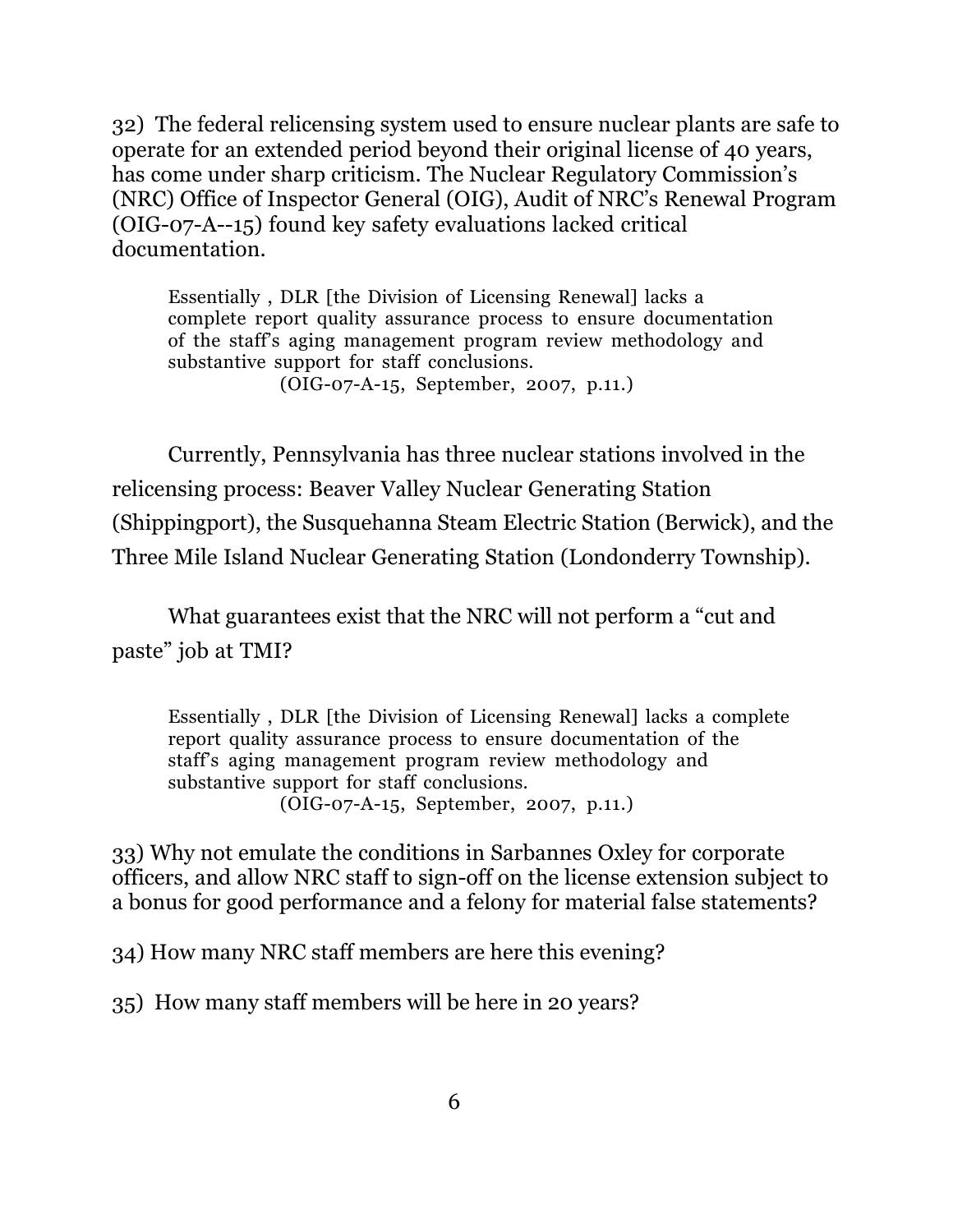36) The disposal of highly radioactive waste contained in nuclear reactors' used, or spent, fuel rods poses another serious problem. This waste must be isolated for at least tens of thousands of years, if not longer. It ultimately should be stored in a permanent, underground geologic repository, but the proposed site at Yucca Mountain in Nevada may never be licensed. The report recommends that the Department of Energy identify other potential sites. In the interim, the report concluded that the waste can be stored safely in dry casks for the next 50 years, but only if the casks are hardened against attack by surrounding them with earthen berms. Currently, casks are sited in the open on concrete slabs.

When will TMI build dry cask storage casks at TMI to store spent fuel?

37) How many DOE employees are in attendance?

38) What's the industry average for "inattentive" or "sleeping" workers compared to the number of incidents at TMI over the last two years?

39) The Ninth Circuit Court said the NRC violated the National Environmental Policy Act when it didn't include a terrorist attack in an environmental impact report for an application to create dry cask storage at the Diablo Canyon Power Plant?

What impact will Diablo Canyon spent fuel case have on the TMI license extension? (11)

40) What is the impact of an aging workforce on relicensing? What is the average age of the TMI workforce and how does it compare to the industry average?

41) Tritium and other leaks – examples and NRC policy on self-monitoring - also exist at Three Mile Island. How has the NRC changed modified its relicensing process to evaluate tritium monitoring?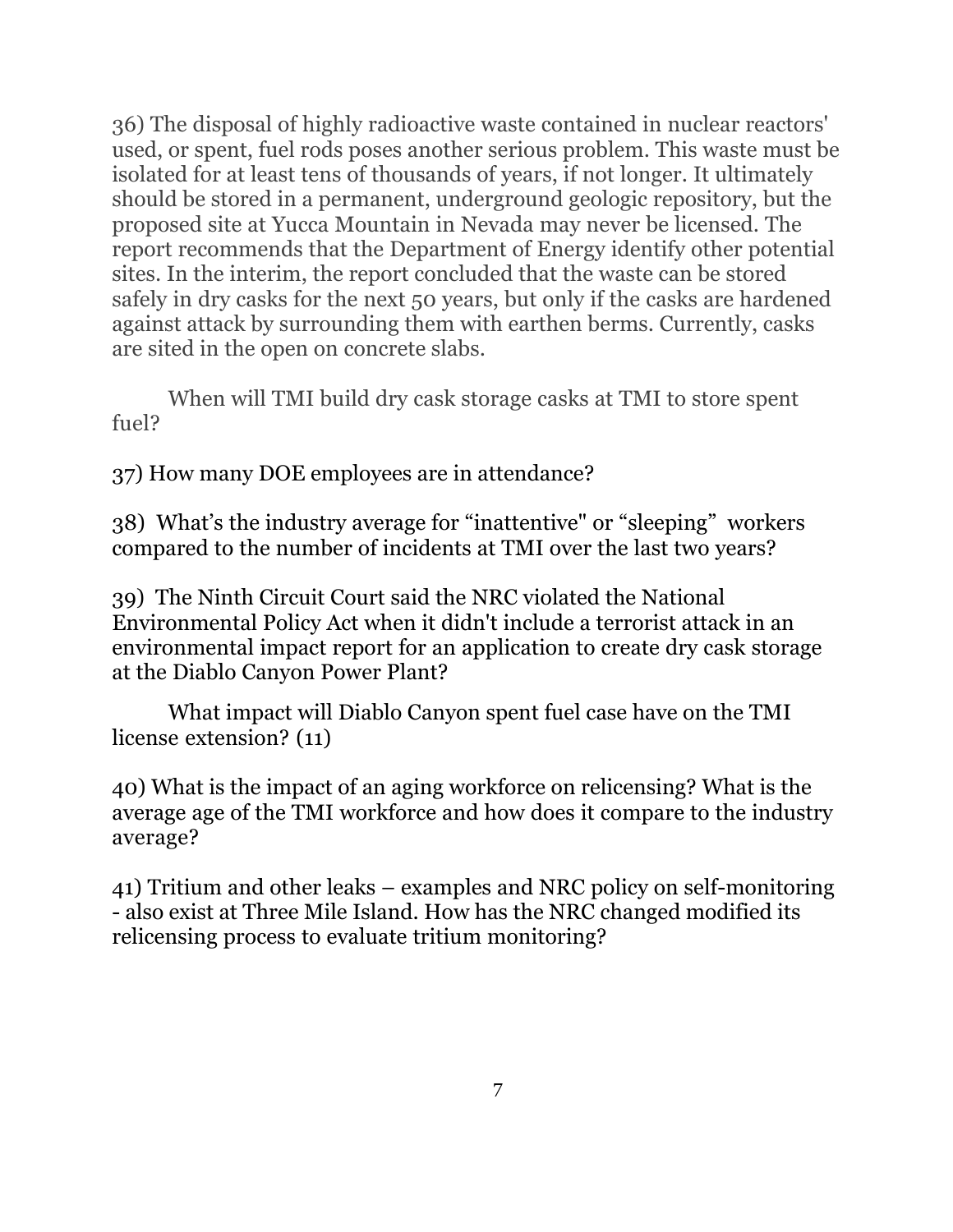42) How does the NRC plan to deal with the following water related issues and structural challenges caused by:

Micro fouling versus macro foiling, micro biologically influenced corrosion, biofilm's disease causing bacteria such as Legionella and listeria, the difficulty in eliminating established biofilms, oxidizing versus nonoxidizing biocides, chlorine versus bleach, alkaline versus non-alkaline environments, possible decomposition into carcinogens, and the eastward migration of Asiatic clams, zebra mussels and the anticipated arrival quagga mussels?

39) "Whether the kills are legal or not, a former southern Lancaster County worker at the Peach Bottom nuclear plant said he was "sickened" by the large numbers of sport fish he saw sucked out of the Susquehanna. "When the water comes in, fish would swim in through tunnels and swim into wire baskets," said the man who lives in southern Lancaster County and asked that his name not be used. "There were hundreds and hundreds of fish killed each day. Stripers and bass and walleye and gizzard shad and all kinds of fish. It took a forklift to carry them out. "Every species in the river comes in there when they turn those big intakes on." (*Intelligencer Journal*, January 15, 2005)

 TMI has a similar system for disposing of the fish and other organisms that make it through the intake maze. "If they get that far, they're not going back," said Pete Ressler, a spokesman for TMI owner Exelon Nuclear. "They are dumped into a container and disposed of."

Will this system function in the same manner for an additional 20 years?

"The NRC has approved license renewal for 48 generating stations and 38 other license renewal applications are pending or have been announced." (TMI Press Release)

40) How many companies applying for license extensions have been denied?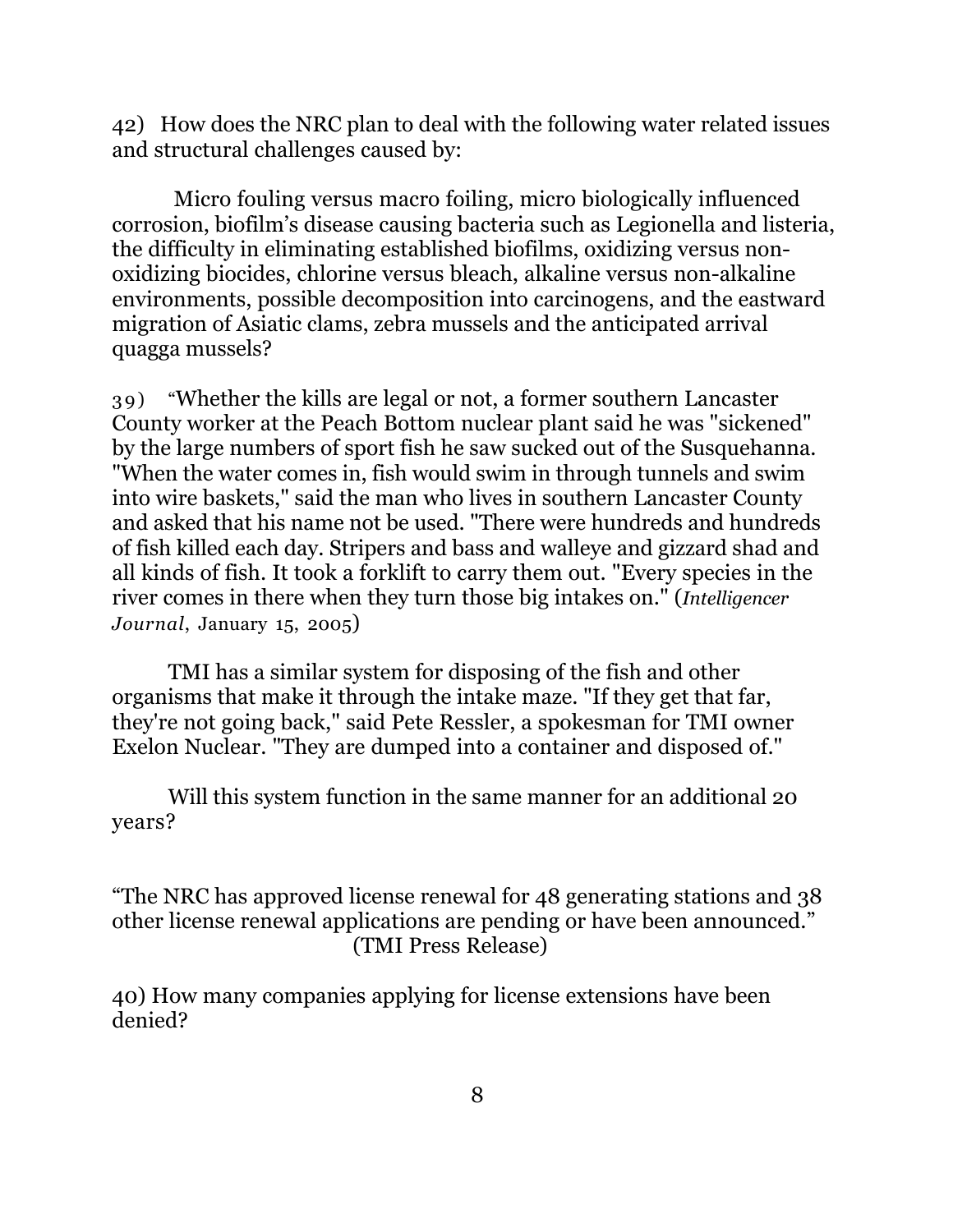41) How many companies applying for license extensions are actually incorporated in the same state as the operating plant?

42) How many Company's applying for a license extension have been fined for stealing water?

43) Can TMI afford to shutdown or is the decommissioning fund underfunded? (12)

44) How much money does TMI have in its dedicated decommissioning fund? (13)

45) What is the targeted funding level for decommissioning TMI-1?

46) What is the funding level for decommissioning TMI-1 in real, 2008 dollars?

47) How much high level radioactive waste is currently stored at TMI?

48) How much additional HLRW will be stored if the plant if it is relincensed?

49) In January, the NRC's Inspector General issued a report highly critical of the NRC, noting the agency has known since 1994 that the Hemyc barrier fails fire tests in minutes – less than half the duration required by NRC regulations. Of the 16 plants the IG found to be in violation, six are owned by NC-based Progress Energy and Duke Energy. To compensate for the years of noncompliance – the NRC is allowing the plants to rely on "interim" measures that have been neither tested nor approved by the agency.

What interim fire protection measures have been deployed at TMI?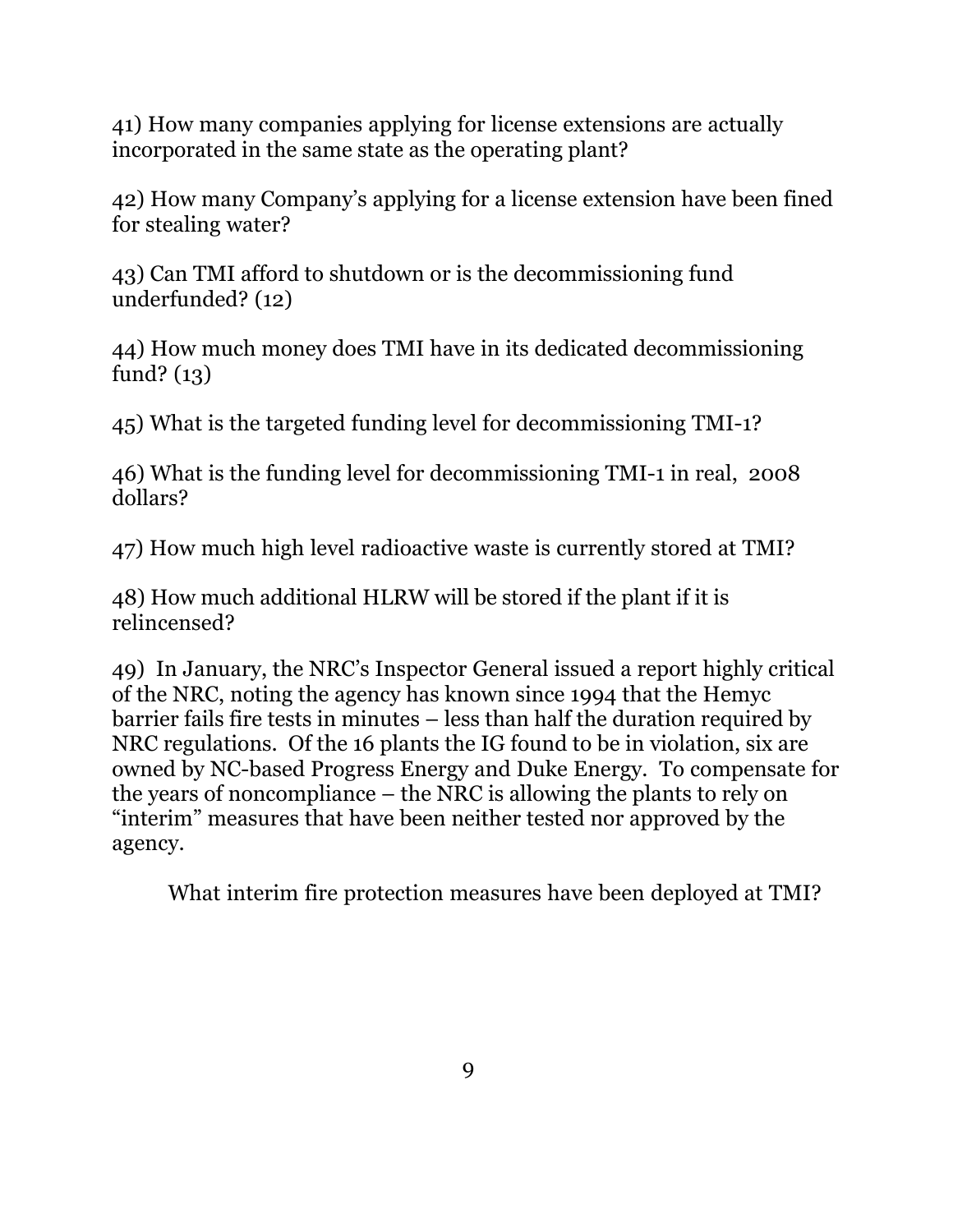50) On September 12, 2007, Mr. Epstein filed a "Petition For Rulemaking Requiring Periodic Comprehensive NRC Review Of Emergency Planning Around U.S. Nuclear Power Plants During The License Renewal Process?" Also pursuant to NRC Regulations Section (D) of §2.802, this petition requests the Commission immediately suspend all licensing proceedings throughout the United States until validation of "reasonable assurance of adequate protection of the population" has been re-established by the NRC for all US Licensees. (14)

What impact does this filing on the present proceeding?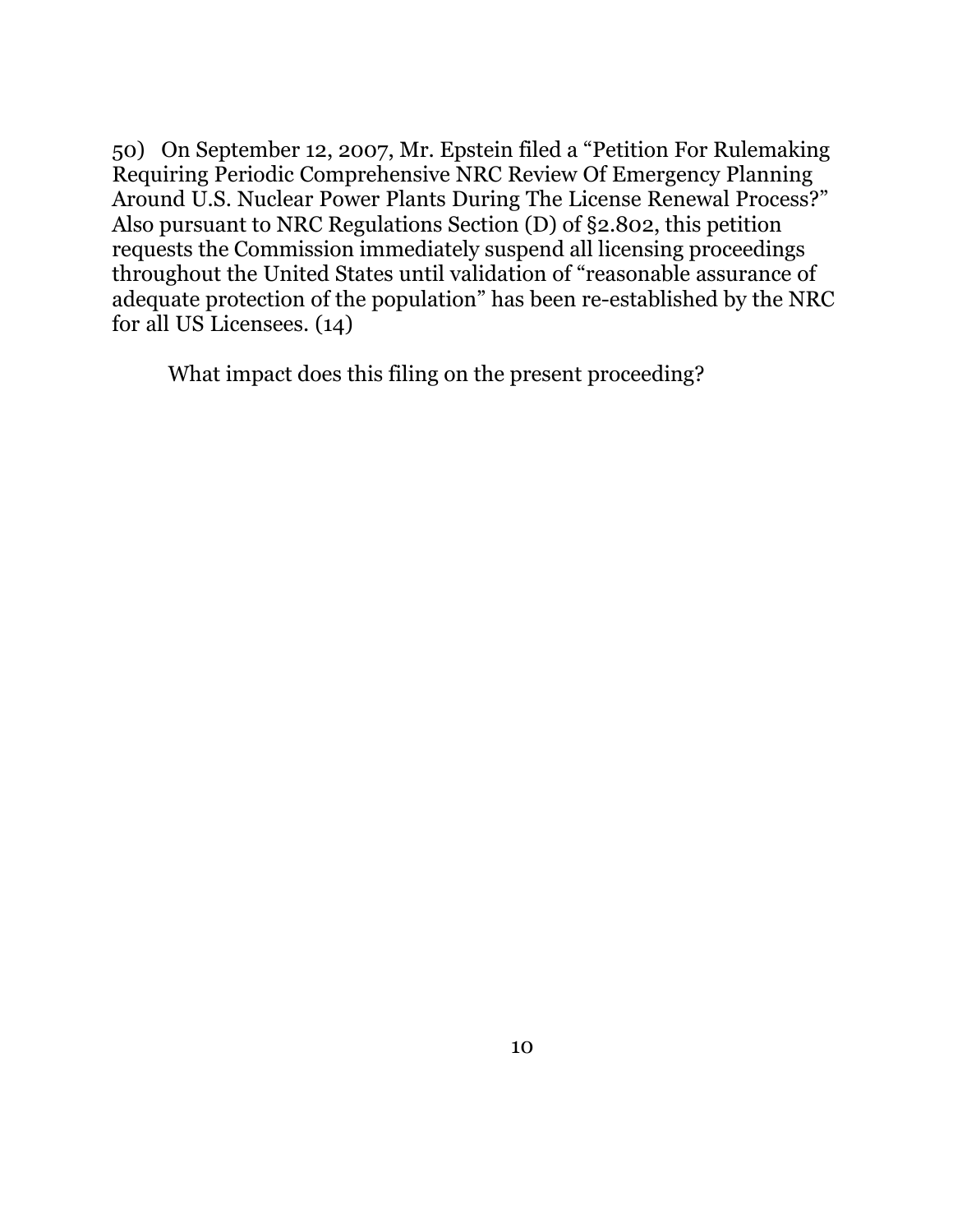#### **ENDNOTES**

### 1 **CORK FILLED CONSTRUCTION JOINT within AUXILIARY BUILDING SEAL INJECTION VALVE ROOM**

- **October 22, 1993** (pm) In a phone conversation with **Dave Beaulieu (NRC/TMI)**, Eric Epstein reported a safety allegation relating to the inability of the cork in an Auxiliary Building joint to contain the spread of radioactive contamination. Mr. Epstein also stated that the issue should have been included in the PDMS close out schedule. Mr. Beaulieu recorded Mr. Epstein's allegation and reported to NRC Region I.

In response to Mr. Epstein's concerns, Mr. Beaulieu stated: "...hasn't been written in Inspection reports...Contamination there and moving slowly...and not [an] immediate safety concern...Radiation can deteriorate lining if it is high enough...Talked about making it a PDMS issue...It's a concern to me, to Lee [Thonus/NRC] to everybody...[GPU is at the stage of] data collection process."

**- October 24, 1993** (evening) Phoned **Rich Janati, DER/BRP**, and left a message on his home phone informing Mr. Janati of the safety allegation.

**- October 25, 1993** (8:30 am) Mr. Janati returned Mr. Epstein's call: "Aware of this issue...General Review Group brought it up twice [Mr. Miles]...They're aware of it...We do have a concern...Couple of options considering: 1) Remove whole thing...very costly. 2) Other option: find where the leaks are and stop the leaks. Come up with new materials [foam]...We're hoping they're doing it as soon as possible. Expressed our concern to NRC, but we don't have enforcement authority. Going to cost bucks...Removing is probably the last [option] because [of] the cost and material disposal issues.

**- October 25, 1993** (8:45 am) Ralph DeSantis, **GPU Nuclear** was informed of Mr. Epstein's concern. A letter was prepared and sent to GPU, their legal counsel, Mr. Epstein's counsel and the ASL&B. (See enclosure.)

**- October 25, 1993** (8:50 am) Mr. Epstein contacted Dr. Michael Masnik, **NRC/Bethesda** and informed of previous discussions. Mr. Masnik explained: "...part of the problem [GPU/NRC] weren't sure of the extent of the contamination...conflicting information...came to a head within the last couple of weeks. I have a better understanding. It is going to be a PDMS issue. No way they're going into PDMS with water [500 gallons] in crack. They owe us a letter."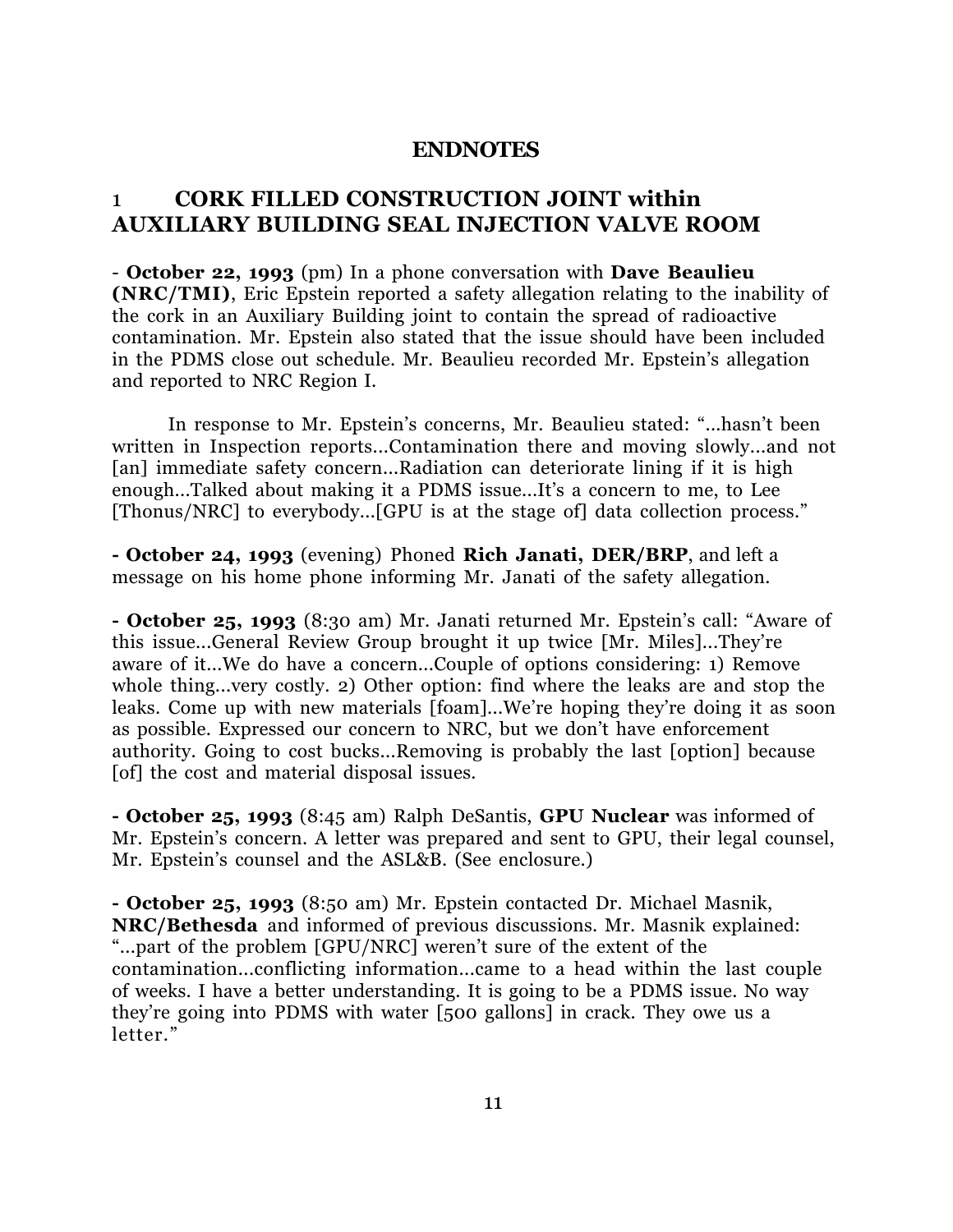**- October 25, 1993** (1:00 pm) Michelle Evans, Senior Resident Inspector **NRC/TMI,** phoned Mr. Epstein to request that he withdrawal the allegation for the time being and proceed informally. Mr. Epstein agreed.

**- October 26, 1993** (pm) Mr. Epstein recontacted Lee Thonus, **NRC/TMI-2,** and arranged to meet with him to discuss the cork seal problem.

**- October 27, 1993** (8-9:30 am) Lee Thonus **NRC/TMI-2** explained issues relating to cork seal problem: "Cork does not serve any structural purpose...Just keeps them [concrete slab flow] from separating...Prevent ground water from getting in...Radioactive water leaking in...[Cork] in tact on bottom...Captured [in punch list on Auxiliary Building] and we won't break out separate item." GPU now pursuing with a "higher level of interest." The water was pumped out but leaked backed in "gradually." The water contains Cesium-137 and "significantly" smaller amounts of Strontium. Tritium levels are "very, very small .009...more than a factor of two below AGW...10-20 curies in cork seal..." Approximately 600-1000 gallons in seal cork boundary. Leaks occurring from roof, horizontal and vertical joints. Expecting letter from GPU on November 15, 1993. Radioactivity can not degrade plastic [liner] over 40 years: "Radiation contamination calculation was 3% of depletion..."

- Conversation with Lee Thonus of NRC (Third week, **March, 1996**): "We closed out cork seam. On tracking system...On autopilot...[GPU] has an adequate program to look at it...It hasn't evaporated...[Check cork seam] At least weekly..."

- **July 23, 1996** Telephone message from Ralph DeSantis, GPU Nuclear: There was extra water "about three months ago...primarily from winter snow and rain. At no time was there a problem with the processing [of] that amount of water. Levels well within system capacity for processing the water." The water levels have returned to normal.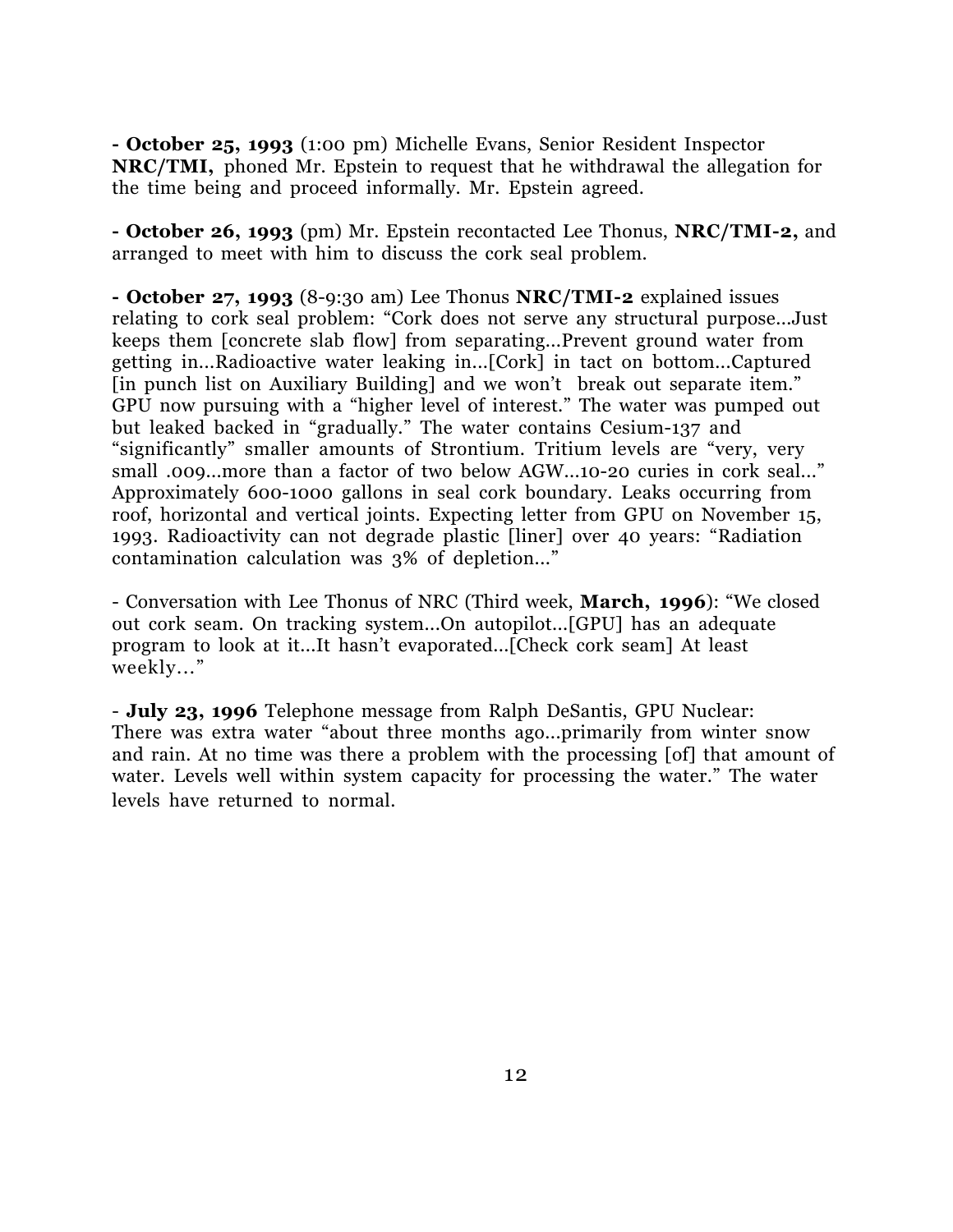#### 2 **SUMMARY OF REMAINING FUEL at TMI-2**

**Video estimate of remaining fuel at TMI-2 (GPU)** GPU concluded there was **850 kilograms** of fuel remaining at TMI-2.

**Defueling Completion Report (GPU)** - GPU's video camera and visual inspection of the amount of fuel remaining in TMI-2: **608 kilograms; Criticality 94.** According to Dr. Mike Masnik supervisor of the NRC effort at TMI-2, the NRC was intimately involvement in this project.

**Safety Evaluation (NRC)** - The NRC staff approves GPU's fuel estimate based on their own visual analyses.

**Distenfeld Study (GPU)** - As part of the fuel storage agreement with the Department of Energy (DOE), GPU predicted there was **1,322 kilograms** of fuel remaining in TMI-2. GPU tried to determine how much fuel was left at, and around, the reactor vessel by subtracting the amount of fuel used when TMI-2 began operation from the amount of fuel remaining at TMI-2. The difference was supposed to be in DOE's possession. Clearly, **Distenfeld's** figures raised "concern" for GPU and the NRC and both entities recognized there was a "potential for more fuel." However, Dr. Masnik noted "Quite frankly we had some questions on Distenfeld's [criticality analyses study.] " \*

When Dr. Michio Kaku asked Lee Tonus (NRC site staff) for a copy of Distenfeld's study he was told it was available in the Public Document Room. Then Tonus admitted he didn't know where it was published.

#### **In fact the document is so obscure and the only record of its contents is a conference proceeding of the Institute for Nuclear Material Management.**

\* Phone conversations with NRC staff in early to mid April, 1993.

**Rasmussen Study (GPU) -** GPU commissioned Norman Rasmussen to critique Distenfeld's study; however, nowhere in Rasmussen's study is Distenfeld name's found. Rasmussen concluded there was **935 kilograms** of fuel remaining at the bottom of TMI-2. According to Dr. Masnik, Rasmussen's study is the "best estimate." This study concedes that **super-criticality** could result with the removal of the neutron "poison" (borated water.) This scenario is unlikely but possible during an explosion, fire or crash.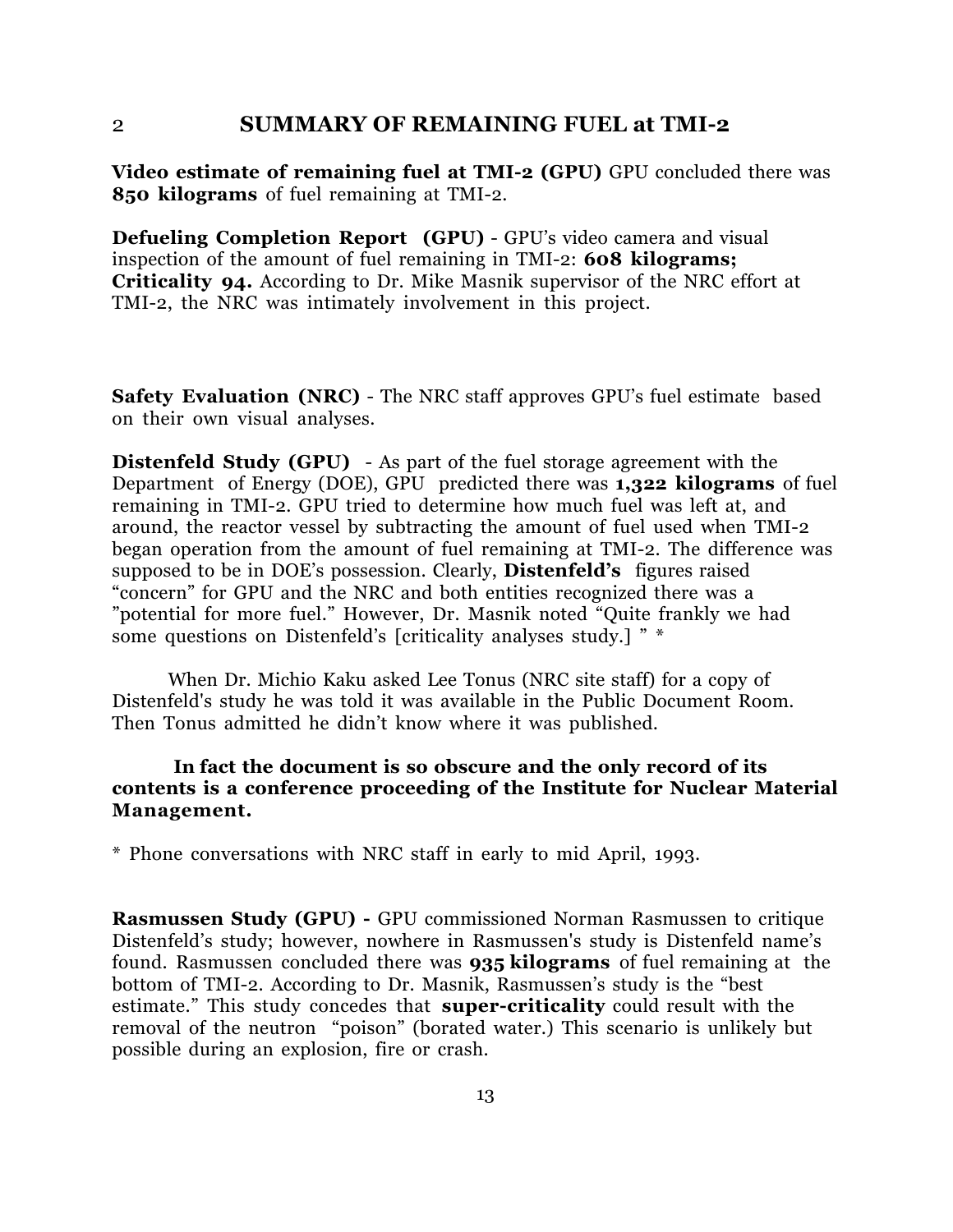**Kaku's Study (TMI-Alert/TMI-Legal Fund):** After evaluating the above mentioned studies, Dr. Kaku noted: "It appears that every few months, since 1990, a new estimate is made of the core debris, often with little relationship to the previous estimate...estimates range from **608.8 kg to 1322 kg.**..This is rather unsettling, because there is significantly more than enough uranium debris to give critical mass. The still **unanswered questions** are therefore: precisely how much uranium is left in the core, and how much uranium can collect in the bottom of the reactor to initiate re-criticality."

3 August 5, 1992 - GPU "declared an event of potential public interest when the Unit-2 west cooling tower caught fire." The fire lasted for ten minutes.

"On July 2, [2003] area firefighters and the Pennsylvania State Police responded to the electrical fire that damaged the turbine building's switchgear room at TMI Unit 2. "Although a five-member AmerGen fire brigade also responded to the blaze, Akron, Ohio-based FirstEnergy is responsible for the operation of TMI Unit 2...

"The company will spend more than \$100,000 to replace the damaged 55 gallon drum-sized transformer, switchgear, wires and other equipment damaged in the smoky blaze, he said.

"For the next two months, while workers repair the equipment, TMI Unit 2 will use temporary lights, Wilkins said. "It's not unusual for a transformer to fail," Wilkins said. "It's not unheard of." (*York Daily Record*)

4 Unit 2 at TMI was pronounced worthless by First Energy in a lawsuit against Dauphin County." The deal means the plant will be exempt from property taxes after the assessment on the reactor and its contaminated site was readied from \$16.2 million to zero...First Energy Spokesman Scott Shields said the company considers Unit 2 useless and has absolutely no plans for building on the land." (Nuclear Engineering International, April 1, 2005)

TMI-2's turbine(s), which is for sale, has value and use if accelerated stress corrosion or relicensing force TMI-1 to seek a replacement.

TMI-1 and TMI-2 were built with Westinghouse turbines, and 1500 and 1800 rpm pressure turbine discs. The NRC staff, and Westinghouse's Turbine Division determined on November 20, 1979 that cracking attributed to stress corrosion phenomena had been found in these turbines.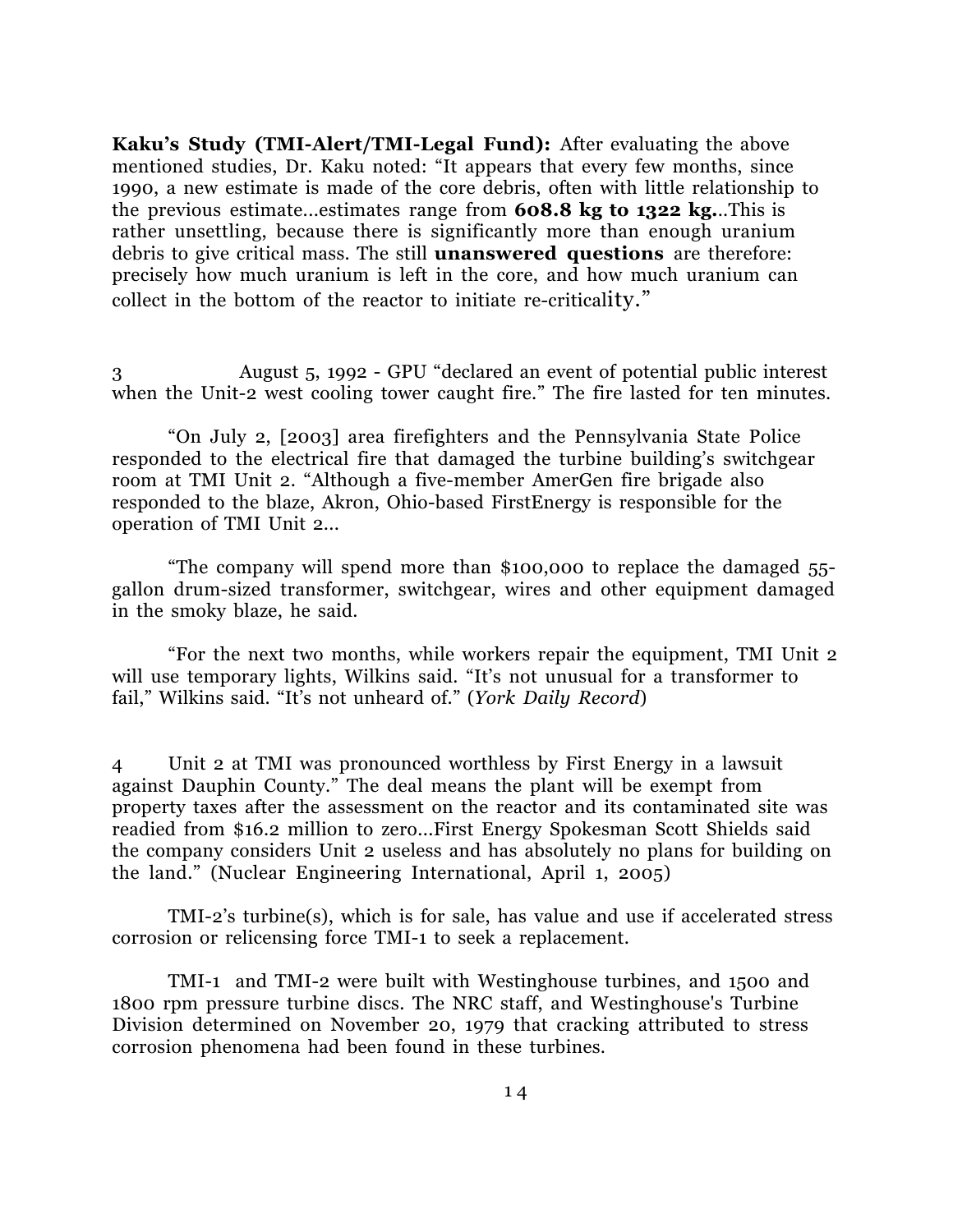Resale value needs to be determined, but a high-quality used turbine at TMI-2 could have enormous resale value. The Cooper Nuclear power plant in Nebraska is replacing both turbines. Cooper is a 778-MWe, BWR that came on line at roughly the same time as TMI-1 (July, 1974). The price for replacing both turbines to accommodate a 20-year relicensing extension is **\$35 million**.

5 In July 1990, GPU submitted its funding plan for placing \$229 million in escrow for radiological decommissioning.

February, 1997 - In their *1997 Annual Report*, GPU reported that the cost to decommission TMI-2 doubled in four years. The original \$200 million projection has been increased to \$399 million for radioactive decommissioning. An additional \$34 million will be needed for non-radiological decommissioning. The new funding "target" is \$433 million; or a 110% increase in just 48 months.

According to the NRC , as of September, 2004, \$421 million resides in the TMI-2 Decommissioning Fund (2003 dollars.)

A recent withdrawal for an undisclosed amount was made on February 14, 2005 to dispose of TMI-2 filters stored at the INEGL in Idaho.

6 February 29, 1984 - A plea bargain between the Department of Justice and Met Ed settled the Unit 2 leak rate falsification case. Met Ed plead guilty to one count, and no contest to six counts of an 11 count indictment.

The Company also agreed to pay a \$45,000 fine, and establish a \$1 million dollar interest-bearing account to be used by the Pennsylvania Emergency Management Agency. The Settlement stipulated that the fines, emergency preparedness fund, and legal cost of the prosecution, would not be paid by GPU/Met Ed rate share holders. (See May 22, 1979, for initial complaint.)

7 "The California Public Utilities Commission approved a massive \$680 million renovation that would extend the life of the San Onofre Nuclear Generating Station by at least 13 years.

"The commission on Thursday gave Southern California Edison the green light to replace four aging steam generators that power the two nuclear reactors at the seaside plant about 60 miles south of Los Angeles. (AP Wire: Regulators approve plan to extend life of SoCal nuclear plan, Fri, Dec. 16, 2005 )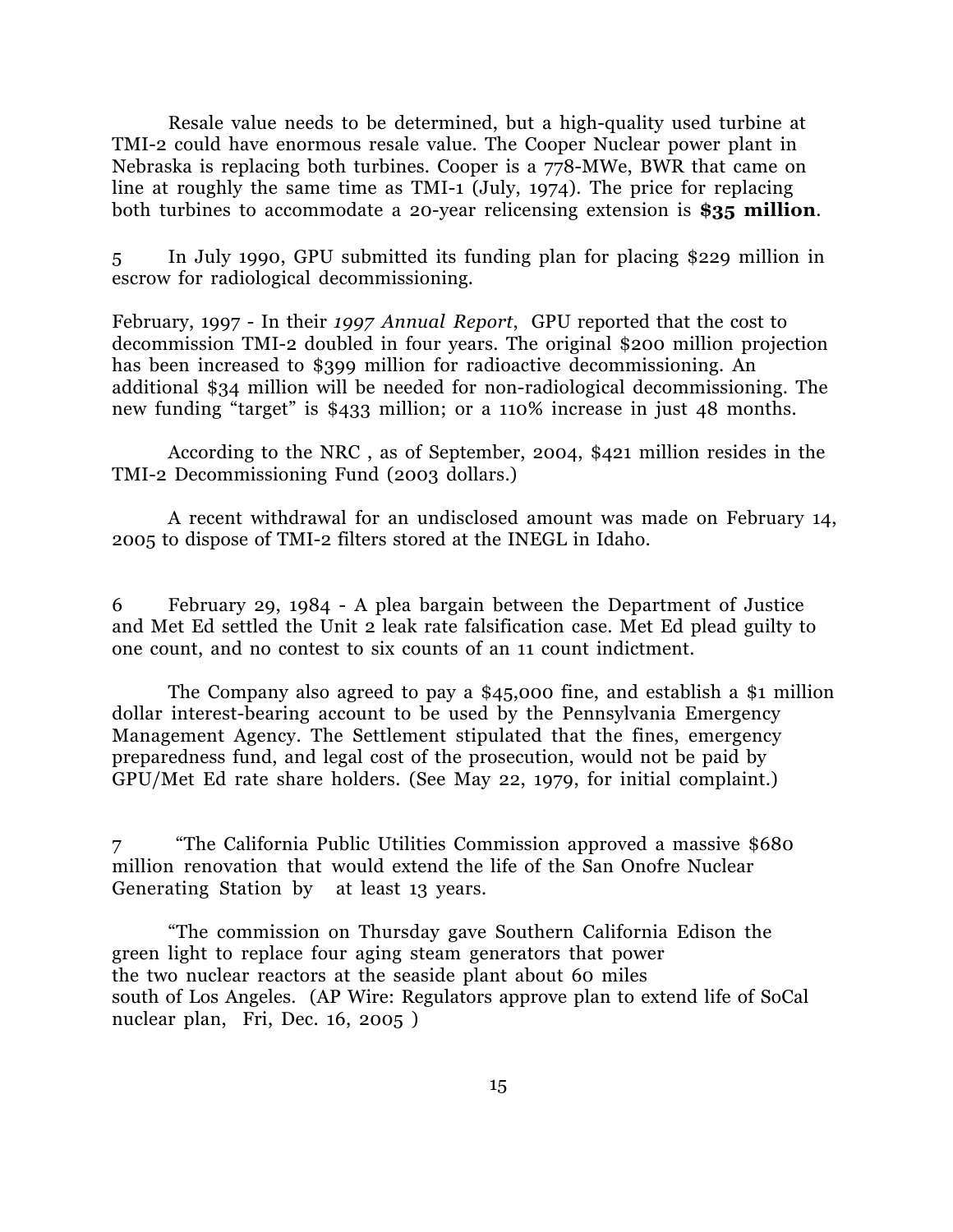8 Three Mile Island began commercial operations in September 1974.

9 Status of damaged SG tubes at TMI. The limit on out-of -service tubes is 2,000 per generator out of **15,531** per generator.

A: 14,019 in service at the end of 2003. B: 14,979 in service at the end of 2003.

The new standard will increase the plugging limit to **3,106**.\*

NRC reported plugging at Steam Generator A: **1,300** NRC reported plugging at Steam Generator B: **395**

Sleeved in A: **248 (Examined)** Sleeved in B: **253 (Examined)**

Update provided by Rich Barkely: #610-337-5065 of the Nuclear Regulatory Commission.

The old SGT limit is 2,000 per generator out of **15,531** per generator.

\* The new standard will increase the plugging limit to **3,106**.

NRC reported plugging at Steam Generator: A: **1,300** A: **1,512** (2003)

NRC reported plugging at Steam Generator B: **39** B: **552** (2003)

Sleeved in A: **248** Sleeved in B: **253**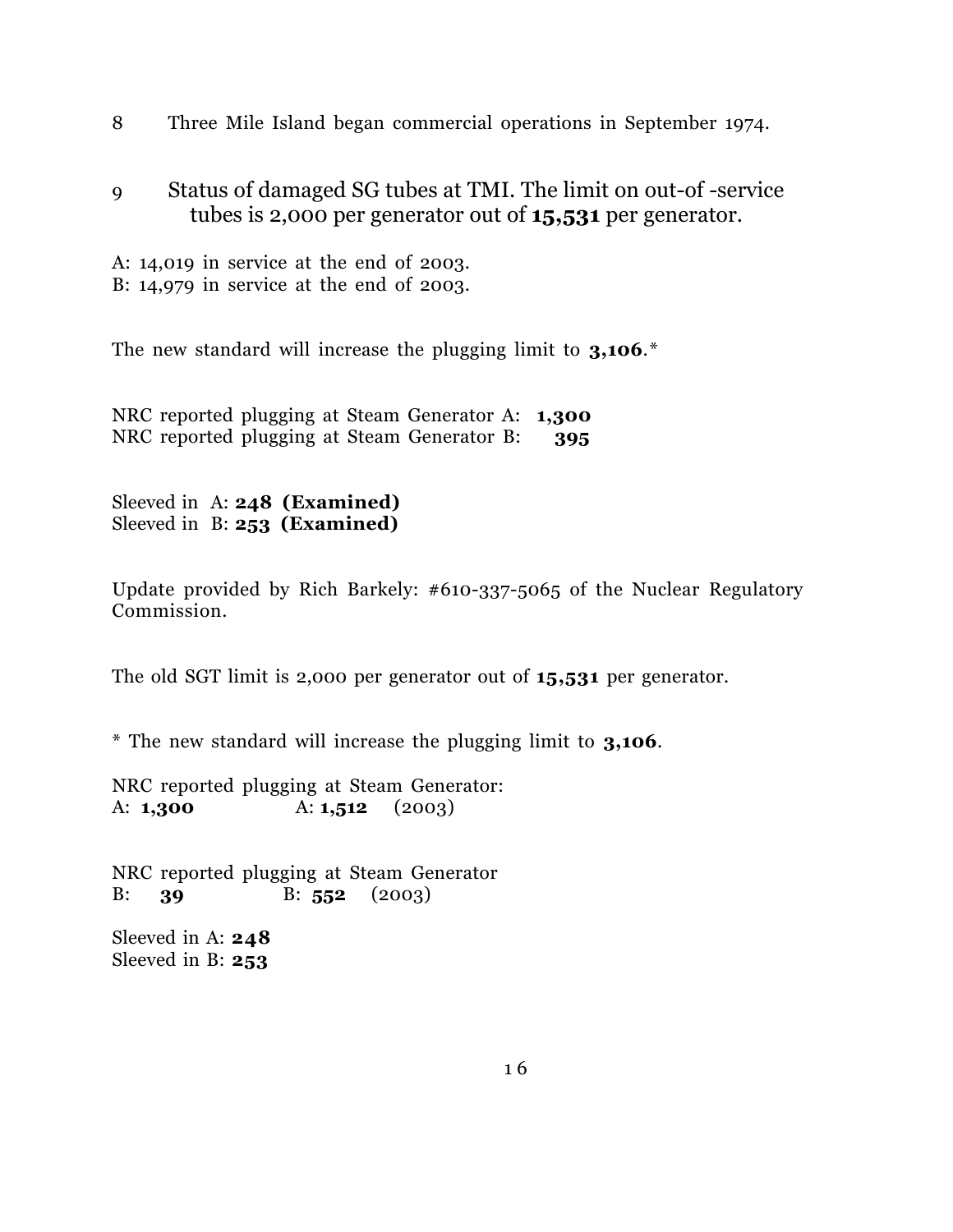10 Exelon is in the process expanding of a spent-fuel storage capacity. The project will last from 2002-2009 and re-rack "wet storage". AmerGen is increasing capacity through three phases:

Source: *AmerGen and Exelon Meeting with EFMR on January 23, 2003, at the Three Mile island Training Center, S 1-2: Peach Bottom-2 & -3 and Three Mile Island-1, Meeting & Action Items.*

• Phase 1 - Complete;

• Phase 2 - Completed in mid-2003. An additional 216 re-racked cells added were installed, or enough for three refueling cycles, were installed.

• Phase 3 - To be completed by mid-2009, and would add another 432 re-racked cells extending storage capacity through 2018. (4)Because of the additional capacity, and Three Mile Island-1 core size, (177) the Company will not lose full core off -load capability until 2018. In other words, lack of waste storage space will not force TMI to close prior to its license expiration.

"The configuration of spent fuel pools is essentially the same for all nuclear power plants. The pools are rectangular in vertical and horizontal cross section. The spent fuel assembles are stored in racks at the bottom of the pool. Insertion or removal of the fuel assemblies is accomplished vertically from above the storage racks. The 13.5 to 14.5 foot long fuel rods must remain submerged during fuel removal or insertion into the racks; thus, for this reason alone, the spent fuel pool must be at least 27 feet deep. However, an additional eight to ten feet of water is required for shielding an irradiated fuel assembly just removed from the reactor. The spent fuel pool depth must therefore be approximately 40 feet. The direct radiation at the the pool surface from the fuel stored at the bottom is very low because of the water depth of about 25 feet above the top of the irradiated fuel assemblies is equivalent to about 10 to 11 feet of concrete shielding value." (David Lochbaum, Union of Concerned Scientists, "Nuclear Waste Disposal Crisis", Spent Fuel Pools, p. 52., 1996.)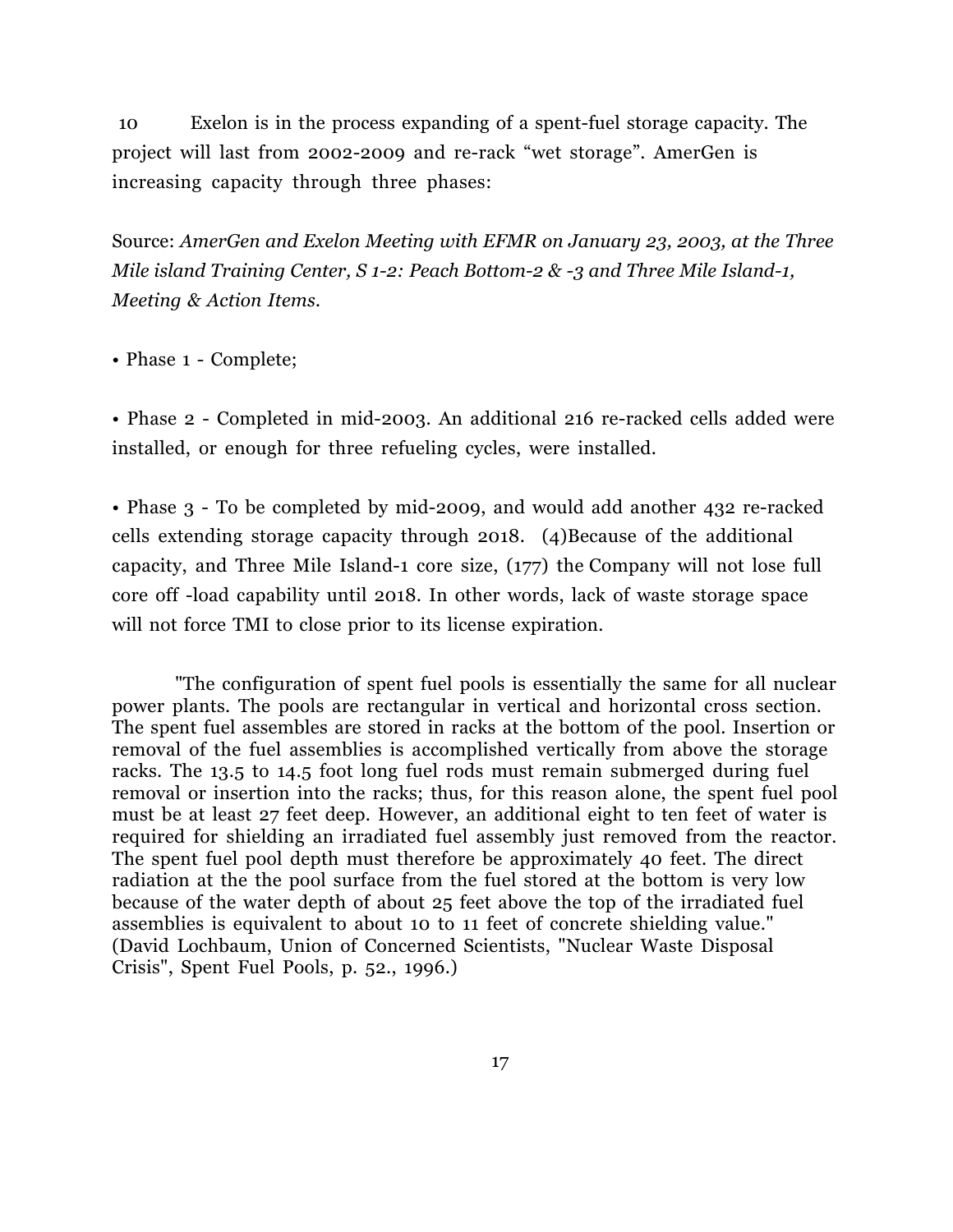1 1 WASHINGTON, Jan. 19, 2007 (UPI) -- The U.S. Supreme Court decision Tuesday not to hear an appeal by a California nuclear company means federal regulators will have to decide how to factor in terrorist attacks when evaluating environmental impacts of nuclear waste storage.

In denying Pacific Gas & Electric's appeal of a June 2 ruling by the Ninth Circuit Court of Appeals in San Francisco, the high court may have forced the U.S. Nuclear Regulatory Commission to address the threat of terrorist attacks on nuclear facilities like it hasn't in the past.

The appellate court said the NRC violated the National Environmental Policy Act when it didn't include a terrorist attack in an environmental impact report for an application to create dry cask storage at the Diablo Canyon Power Plant near San Luis Obispo, Calif.

### 12 **Study: Yankee can't afford shutdown**

#### **Rutland Herald** Nov 15, 2007 By Susan Smallheer Herald Staff

"VERNON If Vermont Yankee nuclear plant shut down today, or even in 2012 when its federal license expires, there would not be enough money in its decommissioning fund to pay for it to be dismantled and disposed of safely."

"The plant would have to be essentially mothballed for 12 to 15 years for its stock market-invested trust fund to build so there was enough money to dismantle it, Entergy Nuclear engineer David McElwee told the Vermont State Nuclear Advisory Panel Tuesday evening."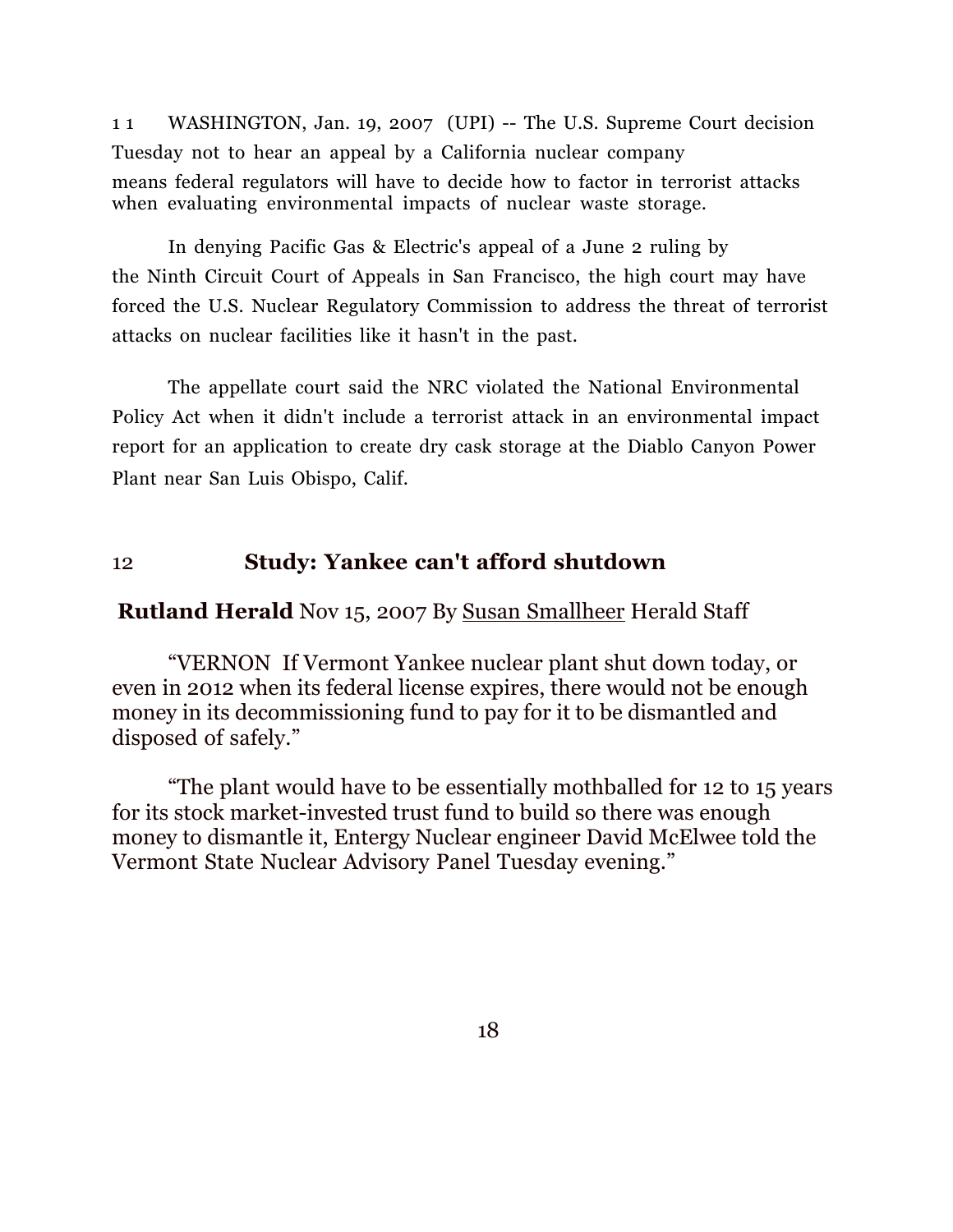13 Exelon manages the money in an externally, segregated sinking fund. According to AmerGen, the last official accounting for the fund demonstrated the Company was making progress towards their savings goal:

The amount of decommissioning funds accumulated through December 31 , 2002 was **\$ 285.2 million**. However, [u]under the plant purchase agreement, there is no remaining amount to be collected from the previous owner [.] A two percent annual real rate of return is being assumed on the decommissioning trust funds. Financial assurance for decommissioning continues to be provided by the prepayment method, coupled with an external trust fund. (Jeffrey A. Benjamin, Vice President, Licensing and Regulatory Affairs, AmerGen Energy Company, LLC, March 31, 2003)

As part of the purchase agreement between GPUN and AmerGen, GPUN agreed to prefund the TMI-1 decommissioning trust account for at least **\$303 million**. This amount exceeds the minimum amount required by the generic formulas in 10 CFR 50.75(c), and thus allows AmerGen to buy TMI-1 without providing additional assurance for any unfunded portion of the decommissioning cost estimate. However, in an effort to forestall any adverse Federal income tax consequences from the sale of TMI-1 and the buildup of additional decommissioning funding required under the terms of the sale, GPUN and AmerGen proposed that GPU Energy (the three owner subsidiaries of GPU, Inc., the parent company of GPUN) hold the decommissioning trust until such time as the U.S. Internal Revenue Service (IRS) issued a favorable ruling on the tax consequences related to the transfer of TMI-1 decommissioning funds. (Dr. William Travers, EDO, NRC, "Lessons Learned from the Transfer of the Operating Licenses of the Three Mile Island-1 and Pilgrim Nuclear Power Stations, July 1, 1999).

Several months later, Exelon spokesman Craig Nesbitt stated, "All of our sites are **fully funded** for decommissioning. They are on track to be fully funded now, and they will be fully funded when the time comes to decommission" (*Lancaster New Era,* December 3, 2003).